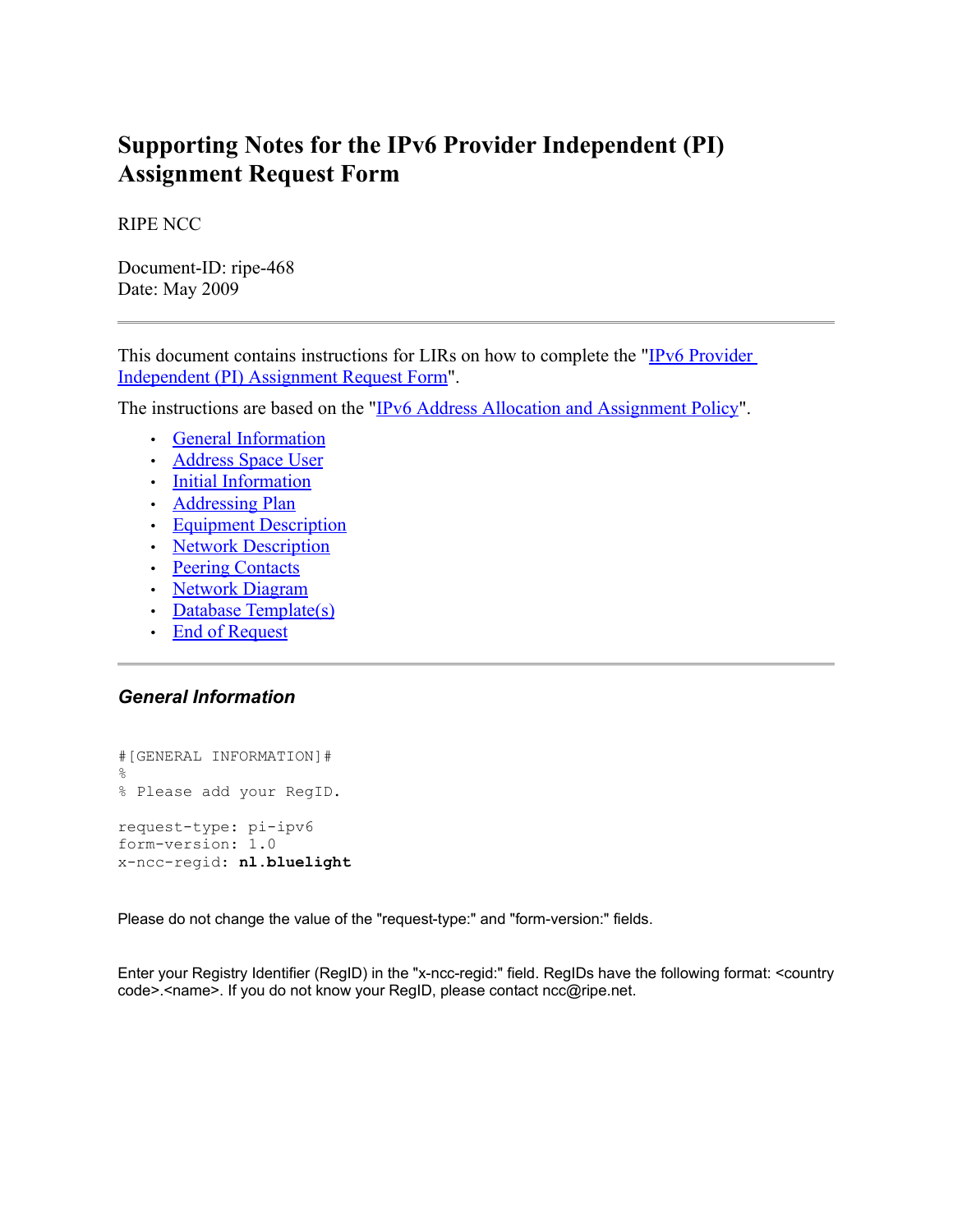## <span id="page-1-0"></span>*Address Space User*

#[ADDRESS SPACE USER]# % % Who will use the requested address space?

legal-organisation-name: **North SantaBank** organisation-location: **Santa City, NN** website-if-available: **http://www.nsb.nn**

% Is this request being sent by a sponsoring LIR on behalf of % an End User? (Yes/No)

end-user-of-sponsoring-lir: **Yes**

% If yes, please attach a copy of the signed "End User Assignment % Agreement" and the company registration papers of the End User.

% Also please confirm that the "End User Assignment Agreement" % contains all of the elements listed in paragraph 2.0 of "Contractual % Requirements for Provider Independent Resource Holders in the % RIPE NCC Service Region".(Yes/No)

confirmation: **Yes**

% Does this End User already have address space that can be used for % this assignment? (Yes/No)

space-available: **No**

Enter the legal name and primary location of the organisation that will use this IPv6 PI address space in the "legal-organisation-name" and "organisation-location" fields. If this End User has a website, enter the URL in the "website-if-available" field. Otherwise, enter "none" in this field.

If you are an LIR sending this request on behalf of an End User, you should answer "Yes" in the "end-userof-sponsoring-lir" field.

If you answered "Yes" you should also confirm that all of the elements of paragraph 2.0 of "Contractual Requirements for Provider Independent Resource Holders in the RIPE NCC Service Region" are listed in the 'End User Assignment Agreement' that is signed by the End User and the sponsoring LIR. IPv6 PI assignments can only be made to End Users if there is a signed 'End User Assignment Agreement' between the sponsoring LIR and the End User.

For each IPv6 PI assignment that is requested through a sponsoring LIR for an End User, we need to receive a copy of 'End User Assignment Agreement' and the company registration papers of the End User.

You can find an example agreement online:

<http://www.ripe.net/membership/lir-end-user-agreement.html>

You can send us an agreement in your local language or use the English version.

If this request is sent by a Direct Assignment User, you answer "No" to the above two questions. Direct Assignment Users have already signed an 'End User Assignment Agreement' with the RIPE NCC.

Please note that IPv6 PI assignments should not be requested for an organisation that is an LIR.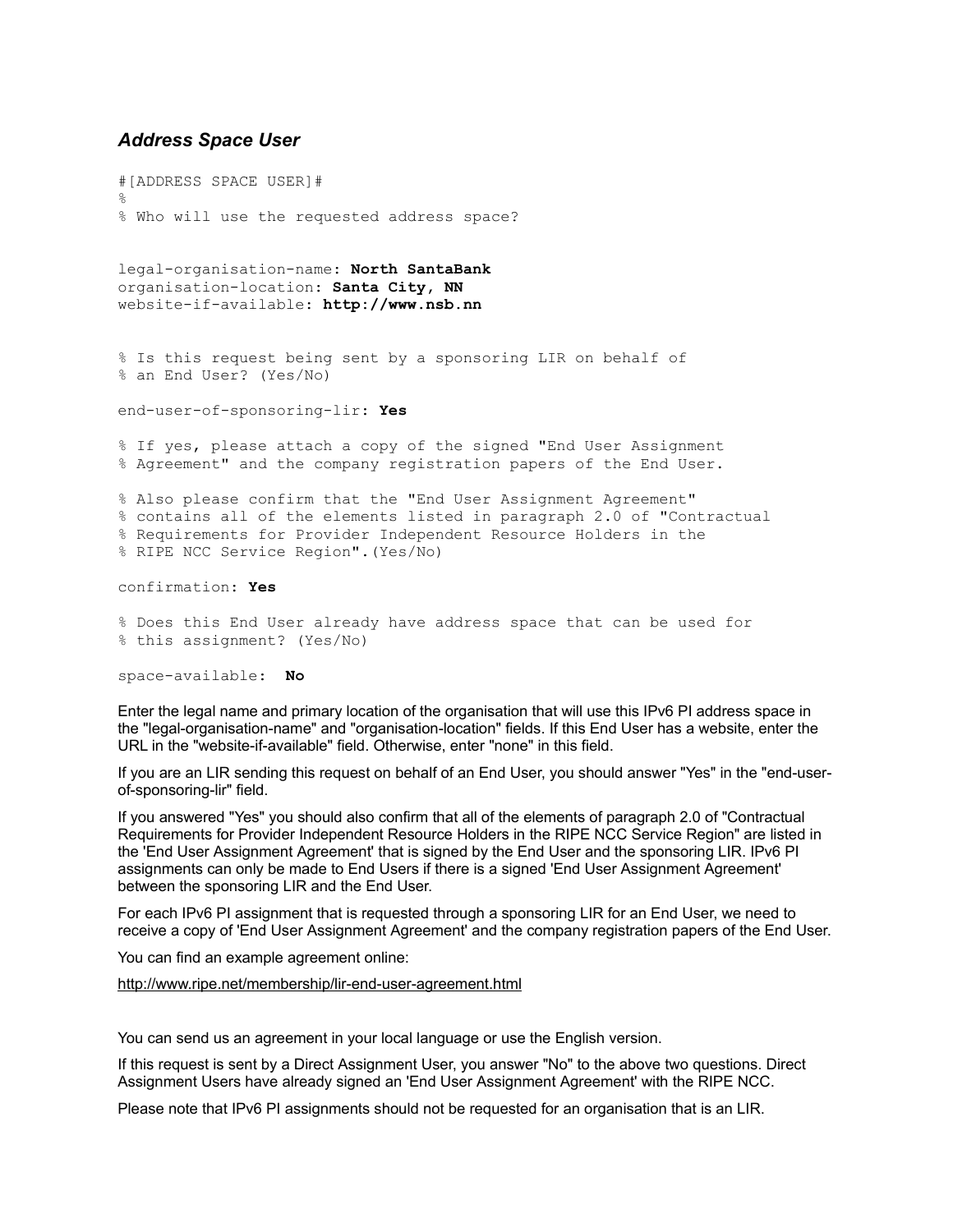If there is any address space assigned to this End User that is not in use, indicate this in the "spaceavailable" field. If you answer "yes", you can explain why the End User needs another assignment of address space in the "Network Description" section.

#### <span id="page-2-1"></span>*Initial Information*

```
##[INITIAL INFORMATION]#
\approx% Why is PI address space required rather than PA address space?
why-pi: North SantaBank will be multihomed.
% Is the End User requesting extra address space for routing and/or
% administrative reasons? (Yes/No)
routing-reasons: No
% Have you made the End User aware of the consequences and disadvantages
% of PI address space? (Yes/No)
confirmation: Yes.
```
In the "why-pi:" field, explain why PA address space cannot be used for this assignment.

You cannot request a larger assignment of address space than needed as conservation is one of the most important goals of the Internet Registry System. You can state whether you are requesting more address space than needed in the "routing-reasons:" field.

You must ensure that the End User understands and accepts that PI address space may be more difficult or more expensive to route than PA address space and then confirm this in the "confirmation:" field.

# <span id="page-2-0"></span>*Addressing Plan*

```
#[ADDRESSING PLAN]#
\approx% When will the End User use this IPv6 PI assignment?
%
% Subnet Within Within Within
% size (/nn) 3 months 1 year 2 years Purpose
subnet: /48 x - - Office LAN
number-of-subnets: 1
% Will the End User return any address space?
address-space-returned: no
```
The addressing plan shows how the End User will use the requested address space.

You can repeat the "subnet" row as many times as needed. Delete any empty "subnet" fields before you send the request.

Enter the size of each subnet in the " Subnet size (/nn)" column. Please specify the size using IPv6 slash notation (for example, /48).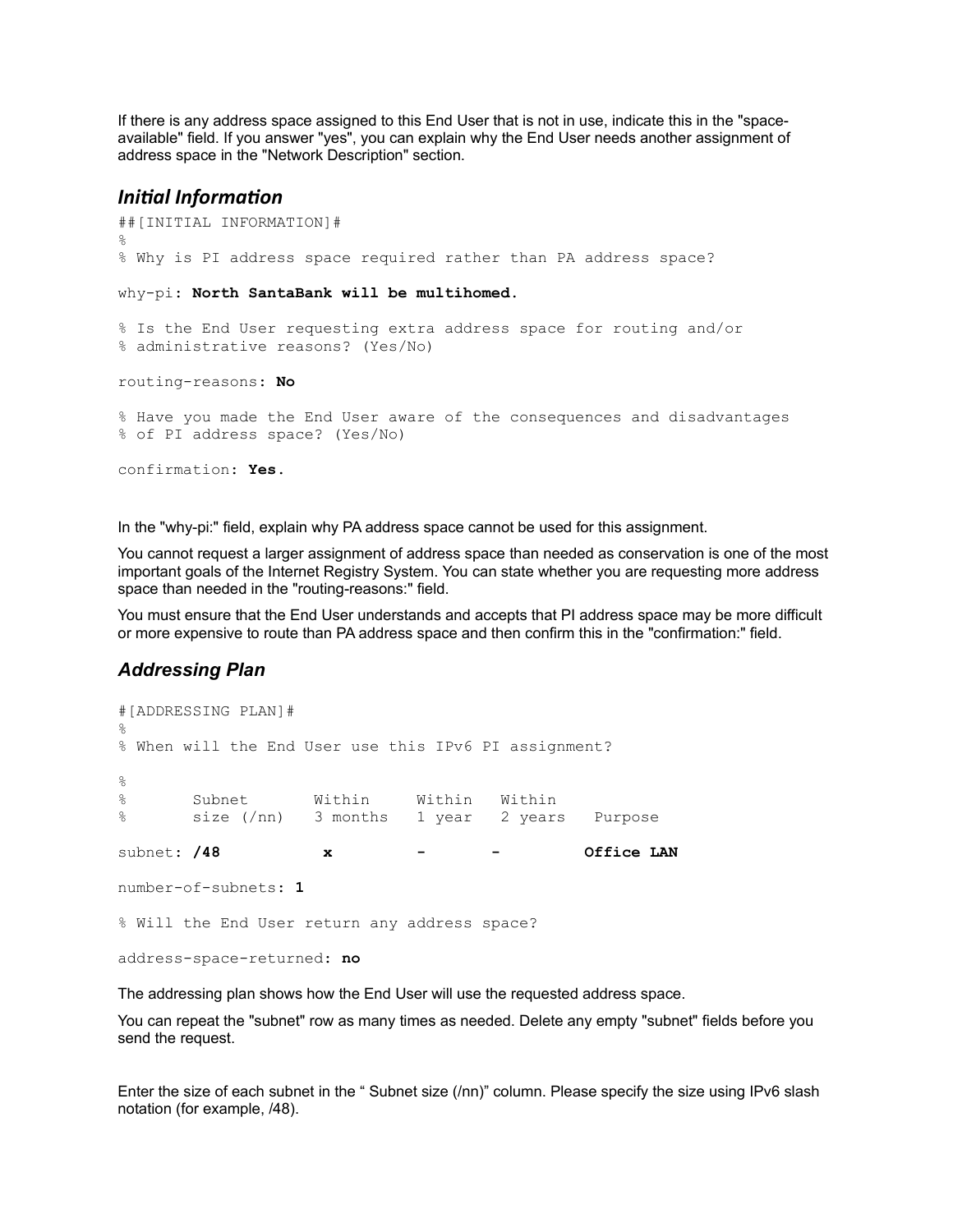In the " Purpose" column, write a short description of each subnet. If needed, you can write a more detailed description in the "Network Description" section of this form.

Complete the remaining columns with a cross (x) or a dash (-). For example, if you will use a subnet within three months, enter a cross in the " Within 3 months" column and a dash in both the " Within 1 year" and " Within 2 years" columns.

In the "number-of-subnets" field, enter the total number of subnets listed in the addressing plan.

The smallest IPv6 PI assignment size issued by the RIPE NCC is /48

If there is any address space assigned to the End User that they will return, list each prefix in separate "address-space-returned" fields. The expected time for renumbering is three months. You can use the following syntax: <IP range> to <which LIR/ISP> in <time period> for this field.

# *Equipment Description*

```
#[EQUIPMENT DESCRIPTION]#
%
% What equipment will be used and how will it use the requested
% address space?
equipment-name: Switches
manufacturer-name: Cisco
model-number: 25xx
other-data: 5 units
equipment-name: Servers
manufacturer-name: HP
model-number: various
other-data: 10 units
equipment-name: Workstations
manufacturer-name: Dell
model-number: GX150
other-data: 20 units
equipment-name: Routers
manufacturer-name: Cisco
model-number: 3825
other-data: 2 units
```
The equipment description will help us to understand the requirements listed in the addressing plan and can be repeated as many times as needed. Leave an empty line before each new "equipment-name" field.

In the "equipment-name" field, enter the type of equipment requiring address space from this assignment.

Enter the vendor name and model number for the piece of equipment in the "manufacturer-name" and "model-number" fields.

If you have any more information about how this piece of equipment will use the requested address space, add this in the "other-data" field.

#### <span id="page-3-0"></span>*Network Description*

```
#[NETWORK DESCRIPTION]#
%
% Please add more information if you think it will help us understand
% this request. If the End User is requesting more than a /48 please
```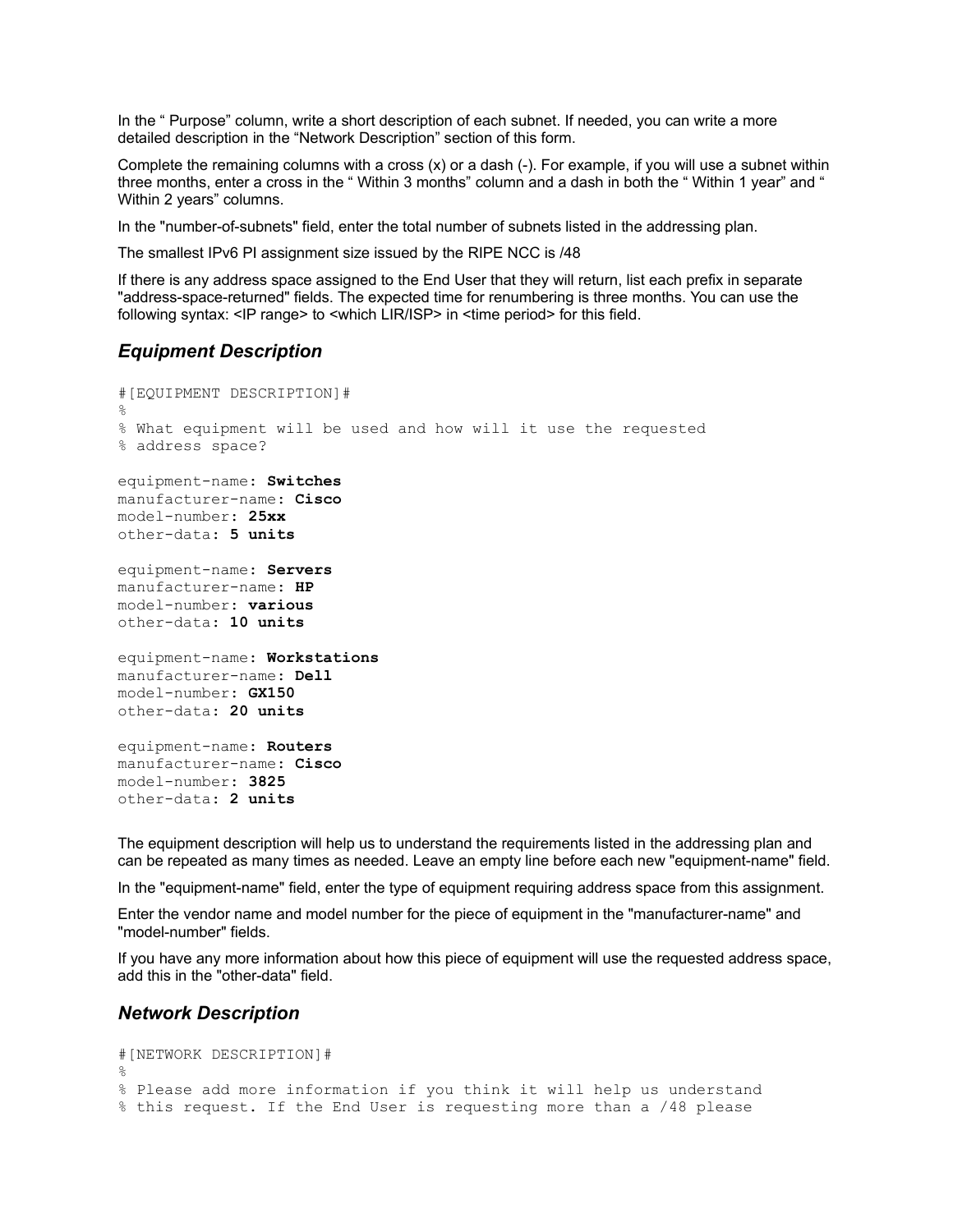% explain why:

**North SantaBank has an office in Santa City that will be multihomed.**

You can use this space for additional information that you think will be helpful for us (RIPE NCC) when we evaluate your request. A clearer understanding of the network and its addressing needs can help us to evaluate your request more quickly.

# <span id="page-4-2"></span>*Peering Contacts*

```
#[PEERING CONTACTS]#
\approx% Please list the Autonomous System numbers and email contact addresses
% of the peering partners for the requested IPv6 PI assignment
peering: AS##### noddy@grottoinvestments.nn
```
peering: **AS##### mary@northernbanking.nn**

Organisations that require an IPv6 PI assignment must be multi-homed. Therefore you must list the Autonomous System numbers and contact email addresses of at least two peering partners in the "peering:" fields. You can repeat the "peering:" field as many times as needed.

#### <span id="page-4-0"></span>**Network Diagram**

```
#[NETWORK DIAGRAM]#
%
% You can attach a network diagram or other supporting documentation,
% particularly if the End User is requesting more than a /48
%
% Have you attached any files/documents to this request? (Yes/No)
```
file-attached: **Yes**

A network diagram (topology map) can help us to understand the set-up of the network and its addressing needs.

Supporting documentation is useful if the organisation will require more than /48.

#### <span id="page-4-1"></span>*Database Template(s)*

```
#[DATABASE TEMPLATE(S)]#
%
% Please complete all of the fields below.
inet6num:
netname: NSB-NET
descr: North SantaBank
country: NN
org: ORG-NS31-RIPE
admin-c: ACM2-RIPE
tech-c: HOHO1-RIPE
status: ASSIGNED PI
mnt-by: RIPE-NCC-END-MNT
mnt-lower: RIPE-NCC-END-MNT
```